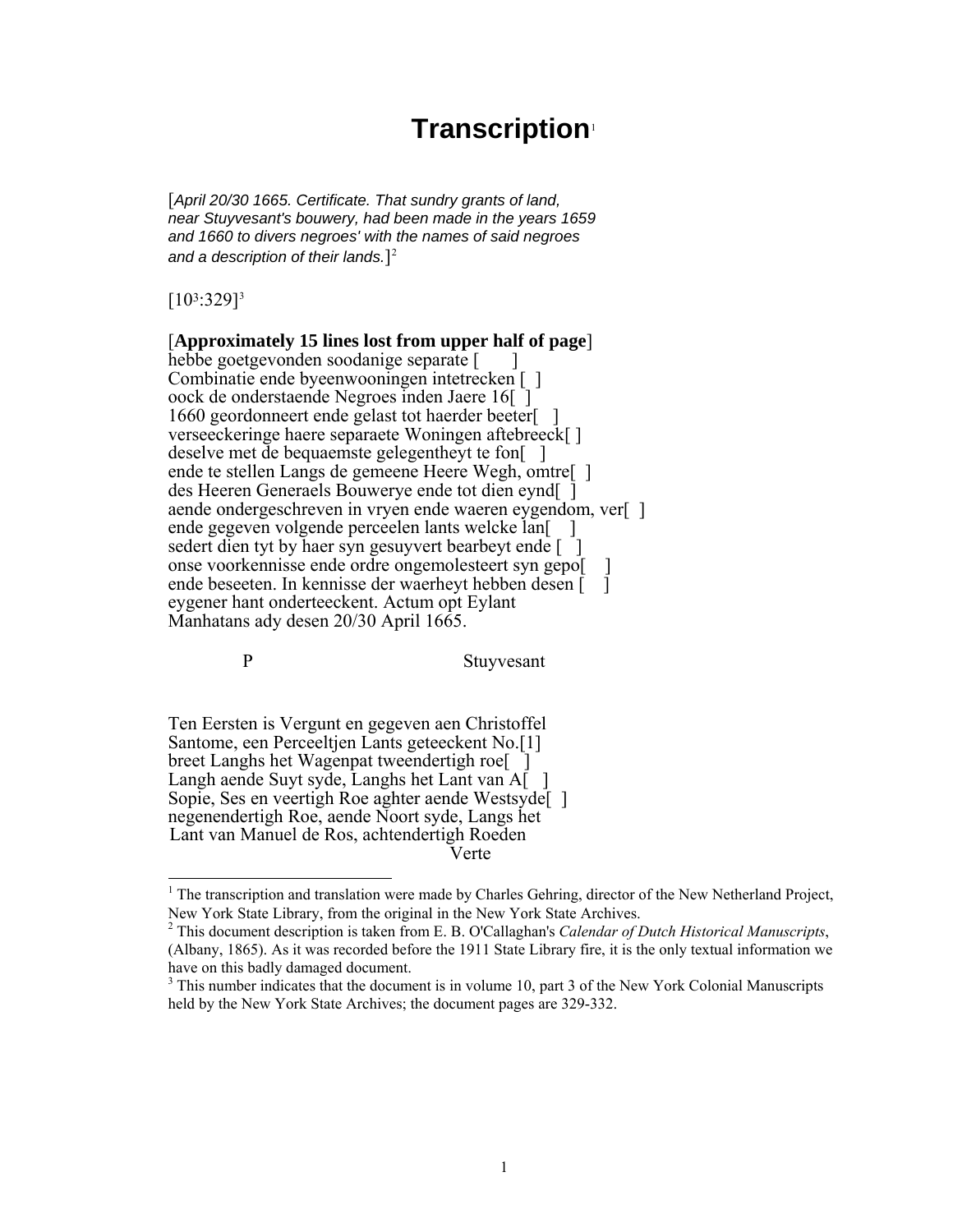[103:330]

#### [**Approximately 15 lines lost from upper half of page**]

lants geteeckent No 3 breet Langs [ Seventien roeden, Langh aende Suyt [ ] tlant van Manuel de Ros negenendertig[ ] aghter aende west syde seventien roeden, [] syde Langs het Lant van Salamon Pieter[ ] endartigh roeden.

Aen Salomon Pieters is vergunt en ge[ ] Perceeltje Lants, geteeckent No: 4 breet [ wagenpat Tweentwintigh roe, aende Zuytsyde [ ] Lant van Luycas Pieters driensestigh ro aende Westsy negentien roe, aende Noort syd[ ] het Lant van Otto Grim sesenveertigh roeden.

No:5 is Het Lant van Otto Grim, waer van [] grontbrief apart is gepasseert.

Aen Francisco Cartagena is vergunt en gegeve<sup>[1]</sup> Perceeltye Lants geteeckent No:6 breet [ ]<br>Het waegen Pat elff en een Halve roe [ ] Het waegen Pat elff en een Halve roe [ ] Zuytsyde Langs het Lant van Otto Grim [ ] Vierenveertigh roede, achter aende Westsyde [ ] roede, aende Noortsyde Langs Het Lant [ ] veertigh roe.

Aen Assento is vergunt een Perceeltie Lant geteeckent No:7 breet langs Het Wagen Padt [ ] roe, aende Zuytsyde langs Het Lant van Fra[ ] Cartagena veertigh roede, after aende westsyde [ ] Vyftien roe, aende Noortsyde Langs Het Lant V $\overline{I}$ Manuel Pieters, achtentwintigh roeden.  $V[\quad]$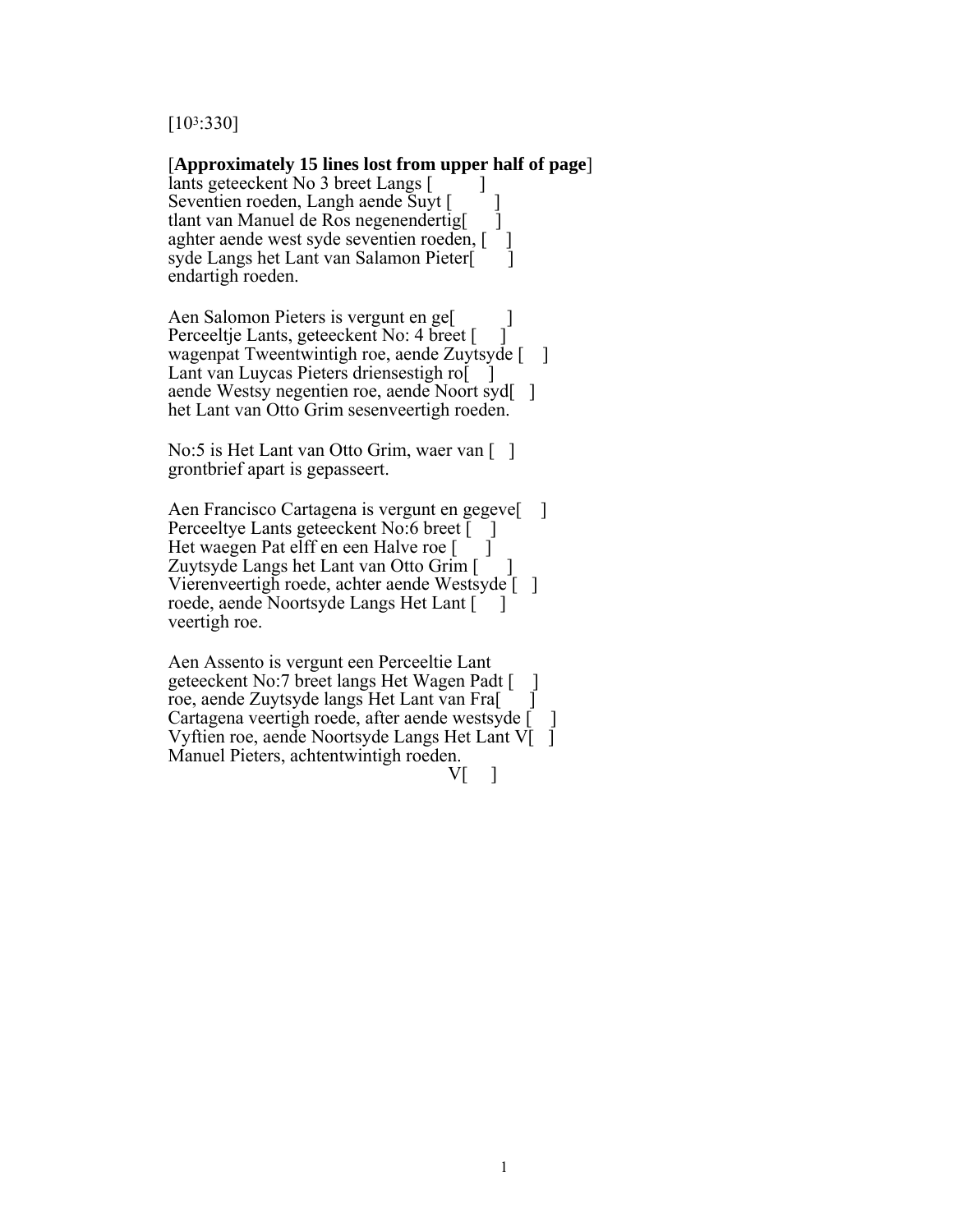### [103:331]

#### [**Approximately 15 lines lost from upper half of page**]

[ ] Willem Antonys [ ] een Perceeltjen Lants geteeckent No:9 [ ] Het wagenpat, vierendertige roede, aende zuytsy[] Het Lant van Domingo Angola ende Cristina seventig[] aghter aende westsyde eenendertigh roeden, aend[ ] syde Langs de tuyne van Groote Manuel, Manuel Sanders, en Claes de Neger seventigh roeden.

Aen Groote Manuel, is vergunt een Perceeltje I tot huys en tuyn geteeckent No:10 breet Lan[ ] Het wagenpat, sestien roe, ten suyden Langs het La[ ] van Willem Portugies acht roeden, ten westen Langs Manuel Sanders sestien roe, ten noorden langs de dwars wegh acht roe.

Aen Manuel Sanders, is vergunt en gegev[] een Perceeltje Lants tot huys en thuyn geteeck[ent No:] 11 Is ten oosten Langs de Thuyn van Groote Manuel Sestien roe, ten suyden langs het Lant van Will[] Anthonys negen roe ten westen Langs het Lant  $\lceil \cdot \rceil$ Claes de Neger sestien roe, ten Noorden [lan]gs [de] dwars wegh Negen Roe.

Aen Claes de Neger vergunt een Perceeltje Lants [ ] Huys en thuyn geteeckent No:12 Is ten Oosten langs de Thuyn van Manuel Sanders sestien Roe, ten suyd[ ] langs het Lant van Willem Portugees Negen Roeden ten Westen Sestien roe, ten Noorden Langs de dwars Wegh Negen Roeden.

Verte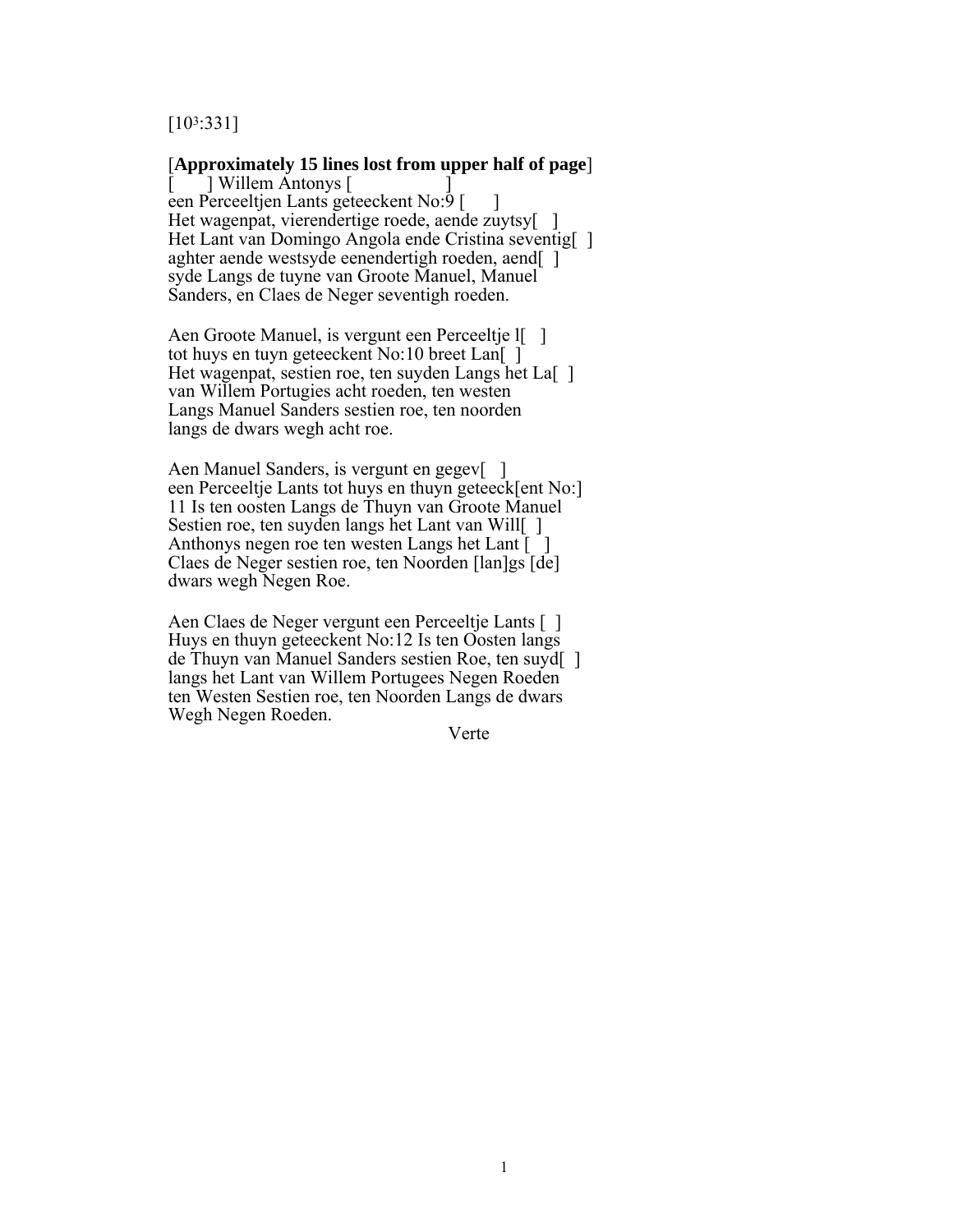[103:332]

#### [**Approximately 15 lines lost from upper half of page**]

 $\bar{[}$  ] Huys en thuyn geteeckent No: suyden langs de dwars wegh dertien en [ ] ten Westen langs Anthony de Blinde Neg[<sup>1</sup>] Roe, aghter ten noorden langs het lant [ [ ] Cousyn Gerrits, dertien en een halff roe,  $\begin{bmatrix} 1 \end{bmatrix}$ langs de thuyn van Pieter Tamboer, veer[ ]

Aen Pieter Tamboer is vergunt en gegeve[ ] Perceeltje Lants tot Huys en Thuyn getee<sup>[1]</sup> No:15 ten suyden langs de dwars wegh d[ een Halve roe, ten westen Langs de thuyn va[ ] Angola veertien roe, achter langhs t'lant v[ ] Gerrits derthien en een Halve roe, ten oosten [ ] Het wagepat, veertien roe.

Alle welcke Perceelen Lants aende gemelde Neg[ ] gegeven in een waere en vryen eygendom met sooda[ ] Privelegien als alle Landeryen aende Ingeseten<sup>[1]</sup> Proventie syn vergeven. In oirconde desen get Actum opt Eylant Manhatans ady 20/30 April  $\begin{bmatrix} 1 \end{bmatrix}$ 

P Stuyvesant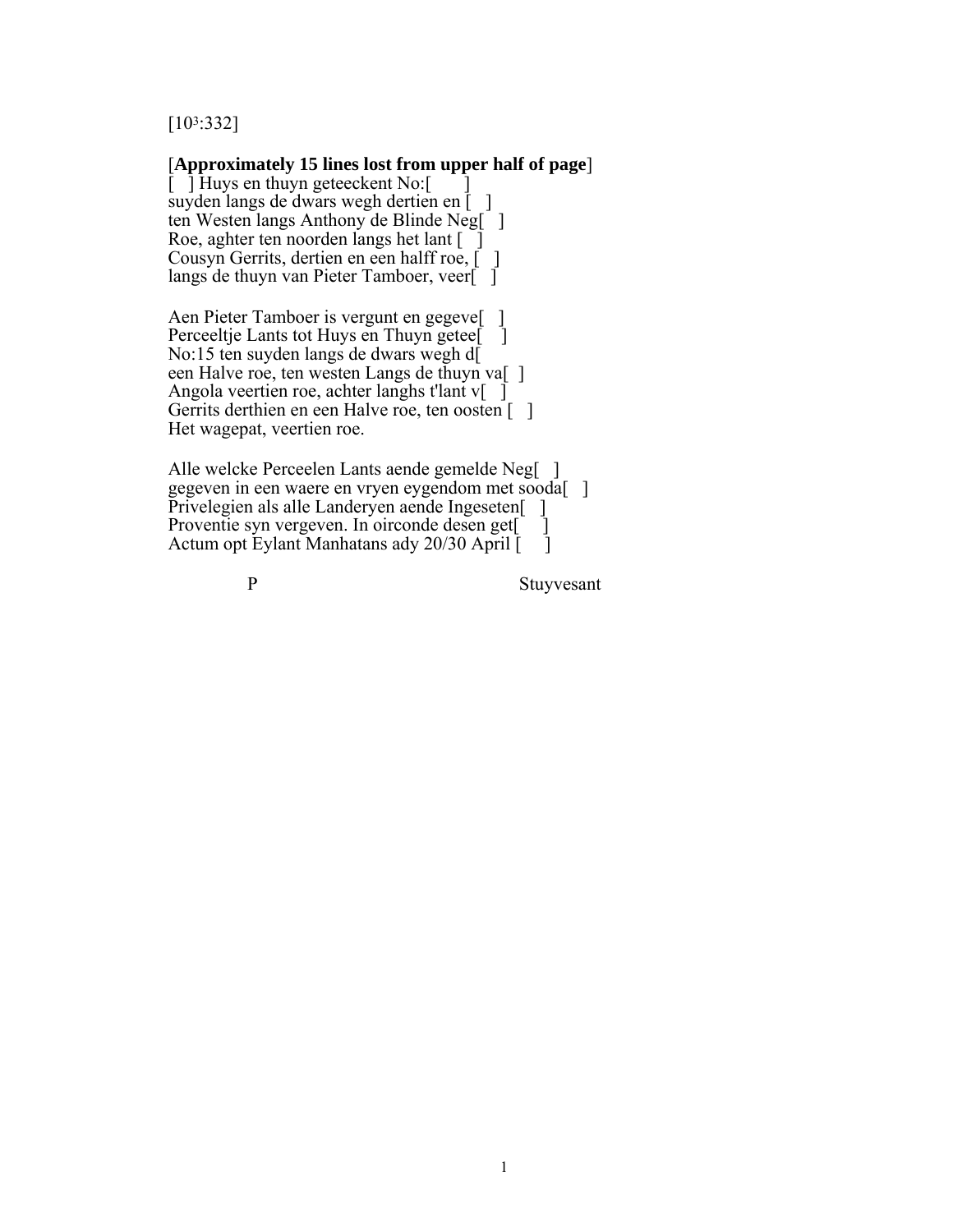# **Translation**

# [103:329]

[Stuyvesant's certification that certain blacks had been granted land near his farm in the years 1659 and 1660, with abstracts of their deeds]

### [**Approximately 15 lines lost from upper half of page**]

I decided to pull in such isolated groups and settlements<sup>[1](#page-4-0)</sup>  $\lceil$  [ ] Also, in the years 16[59], I ordered and commanded the Negroes listed below to take down their isolated dwellings for their own improved security [ ] to establish and erect the same along the common highway near the honorable general's farm.<sup>[2](#page-4-1)</sup> Therefore, the following parcels of land were granted and given to the underwritten in free and true ownership, which land they have cleared and cultivated since this time, and they have owned and possessed unmolested [ ] our prior knowledge and orders. In acknowledgement of the truth I have signed this with my own hand. Done at the island of Manhattan on this 20/30 April  $1665<sup>3</sup>$  $1665<sup>3</sup>$  $1665<sup>3</sup>$ P Stuyvesant

First, Christoffel Santome has been granted and given a small parcel of land marked no.1; in width along the wagon road, thirty-two rods; in length at the south side along the land of A[ ] Sopie, forty-six rods; at the back on the west side, thirty-nine rods; on the north side along the land of Manuel *de Ros*,<sup>[4](#page-4-3)</sup> thirtyeight rods

Continued

<sup>&</sup>lt;sup>1</sup> This was a policy instituted by Stuyvesant as early as 1656 to protect outlying and isolated

<span id="page-4-1"></span><span id="page-4-0"></span>settlers from possible Indian attack. 2 Stuyvesant's farm or *bouwerye* was at the present location of the Bowery in Manhattan. Stuyvesant retired to his farm after the English takeover and is buried at St. Mark's church. He died in 1672, one year before New York was retaken by the Dutch, at the age of sixty-two.

<span id="page-4-2"></span><sup>&</sup>lt;sup>3</sup> The double date is used because the English were still using the Julian calendar, which was ten days behind the Gregorian calendar in use by the Dutch since 1568.

<span id="page-4-3"></span><sup>&</sup>lt;sup>4</sup> This Manuel was originally the servant of Gerrit de Reux, who was most likely a Huguenot from the canton of Reux in northwestern France. Reux also appears with the variant spelling Reus. In earlier documents Manuel is referred to as Manuel de Gerrit de Reux, i.e. Manuel of Gerrit de Reux. Apparently he was asked to adopt a surname to distinguish himself from Manuel Sanders, Manuel Pieters, and *Groote* Manuel. He chose or was given the family name of his former owner Gerrit de Reus, which appears in this document as de Ros.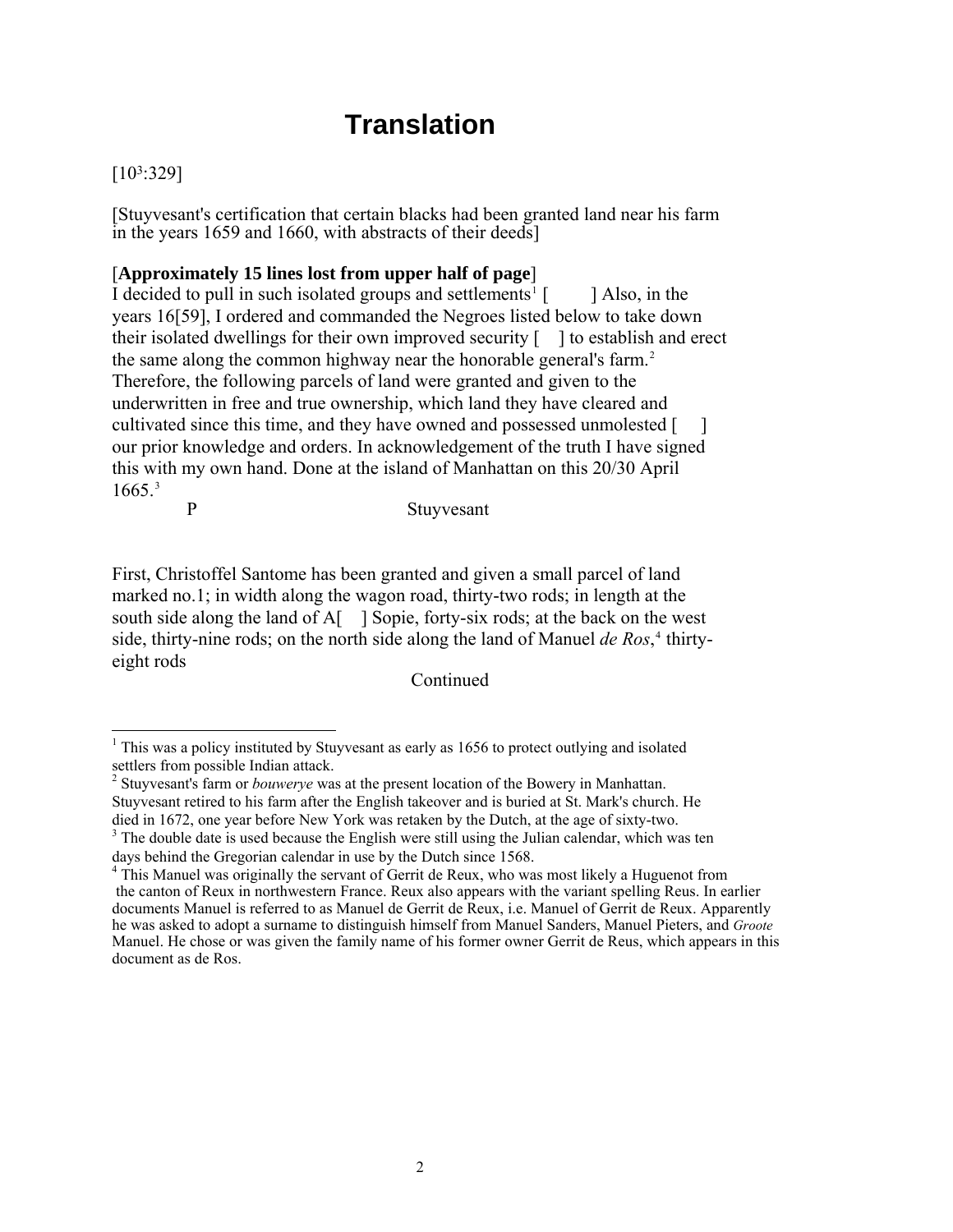[103:330]

# [**Approximately 15 lines lost from upper half of page**]

land marked no.3; in width along  $\lceil \cdot \cdot \rceil$ , seventeen rods; in length on the south  $\lceil \cdot \rceil$ ] land of Manuel *de Ros*, thirty-nine [ ]; at the back on the west side. seventeen rods; [ ] side along the land of Salamon Pieters thirty-[ ] rods.

To Salomon Pieters was granted and given a small parcel of land marked no.4; in width [along the ] wagon road, twenty-two rods; on the south side  $\lceil \quad \rceil$  the land of Luycas Pieters, sixty-three rods; on the west side, nineteen rods; on the north side  $\begin{bmatrix} \cdot \\ \cdot \end{bmatrix}$  the land of Otto Grim, forty-six rods.

No.5 is the land of Otto Grim, whose patent was confirmed separately.

To Francisco Cartagena was granted and given [a] small parcel of land marked no.6; in width [ ] the wagon road, eleven and a half rods; [ ] south side along the land of Otto Grim, forty-four rods; at the back on the west side [ ] rods; on the north side along the land  $\lceil \cdot \cdot \rceil$ , forty rods.

To Assento was granted a small parcel of land marked no.7; in width along the wagon road,  $\lceil \ \ \rceil$  rods; on the south side along the land of Fra $\lceil \ \ \rceil$  Cartagena,  $\lceil \cdot \rceil$  rods; on the south side along the land of Fra $\lceil \cdot \rceil$  Cartagena, forty rods; at the back on the west side, fifteen rods; on the north side along the land of Manuel Pieters, twenty-eight rods.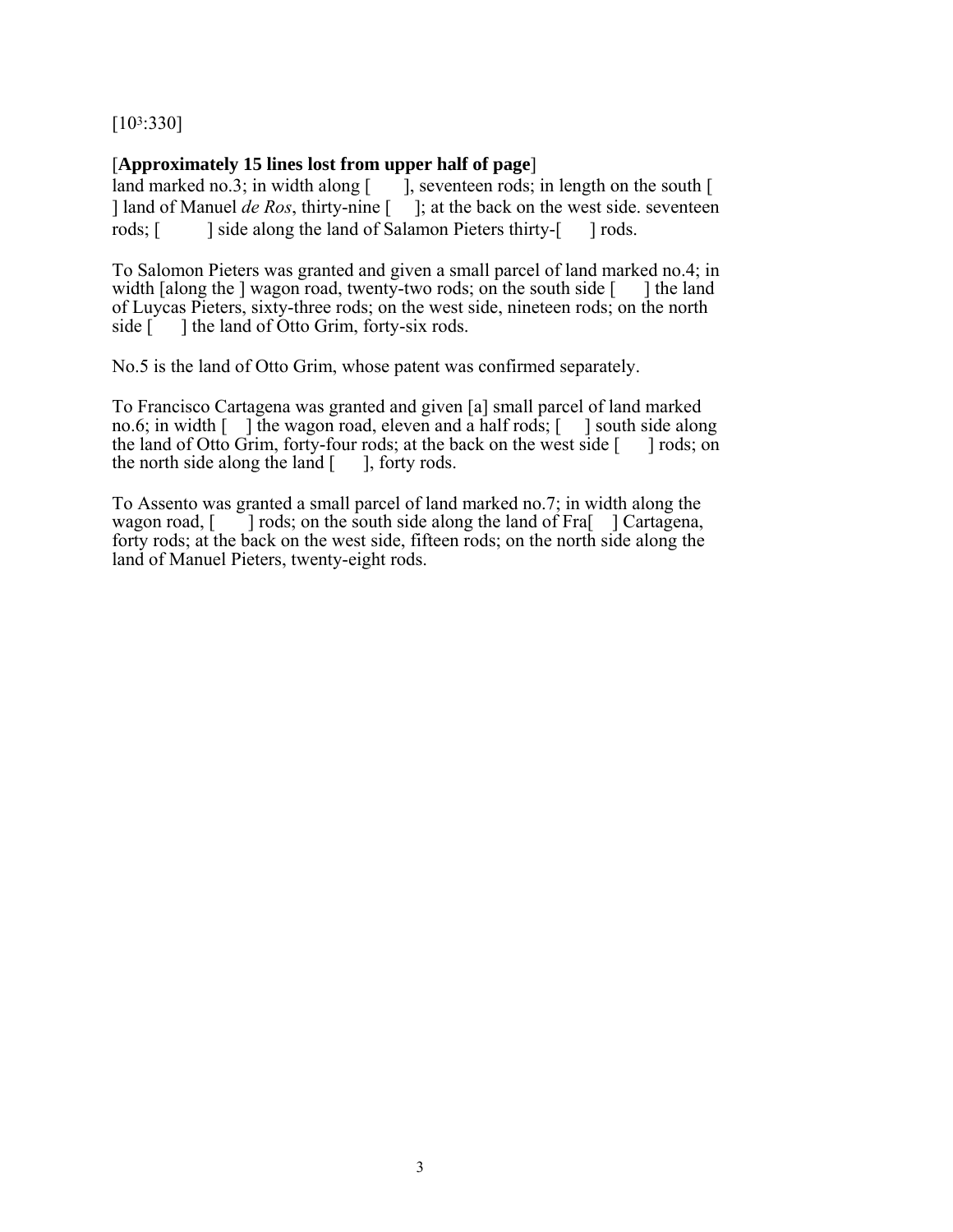# [103:331]

## [**Approximately 15 lines lost from upper half of page**]

[ ] Willem Antonys [ ] a small parcel of land marked no.9 [ ] ] the wagon road, thirty-four rods; on the south side  $\lceil \quad \rceil$  the land of Domingo Angola and Cristina, seventy rods; on the west side, thirty-one rods; on the [ ] side along the garden of *Groote* Manuel,<sup>[1](#page-6-0)</sup> Manuel Sanders, and Claes de Neger, seventy rods.

To *Groote* Manuel was granted a small parcel of land for house and garden marked no.10; in width along the wagon road, sixteen rods; on the south along the land of Willem Portugies, eight rods; on the west along Manuel Sanders, sixteen rods; on the north along the cross road, eight rods.

To Manuel Sanders was granted and given a small parcel of land for house and garden marked no.11; on the east along the garden of *Groote* Manuel, sixteen rods; on the south along the land of Willem Anthonys, nine rods; on the west along the land of Claes *de Neger*,<sup>[2](#page-6-1)</sup> sixteen rods; on the north along the cross road, nine rods.

To Claes *de Neger* [was] granted a small parcel of land for house and garden marked no.12; on the east along the garden of Manuel Sanders, sixteen rods; on the south along the land of Willem Portugees, nine rods; on the west, sixteen rods; on the north along the cross road, nine rods.

**Continued** 

 $\overline{a}$ 

<span id="page-6-0"></span><sup>&</sup>lt;sup>1</sup> Big Manuel

<span id="page-6-1"></span><sup>&</sup>lt;sup>2</sup> Claes the Negro